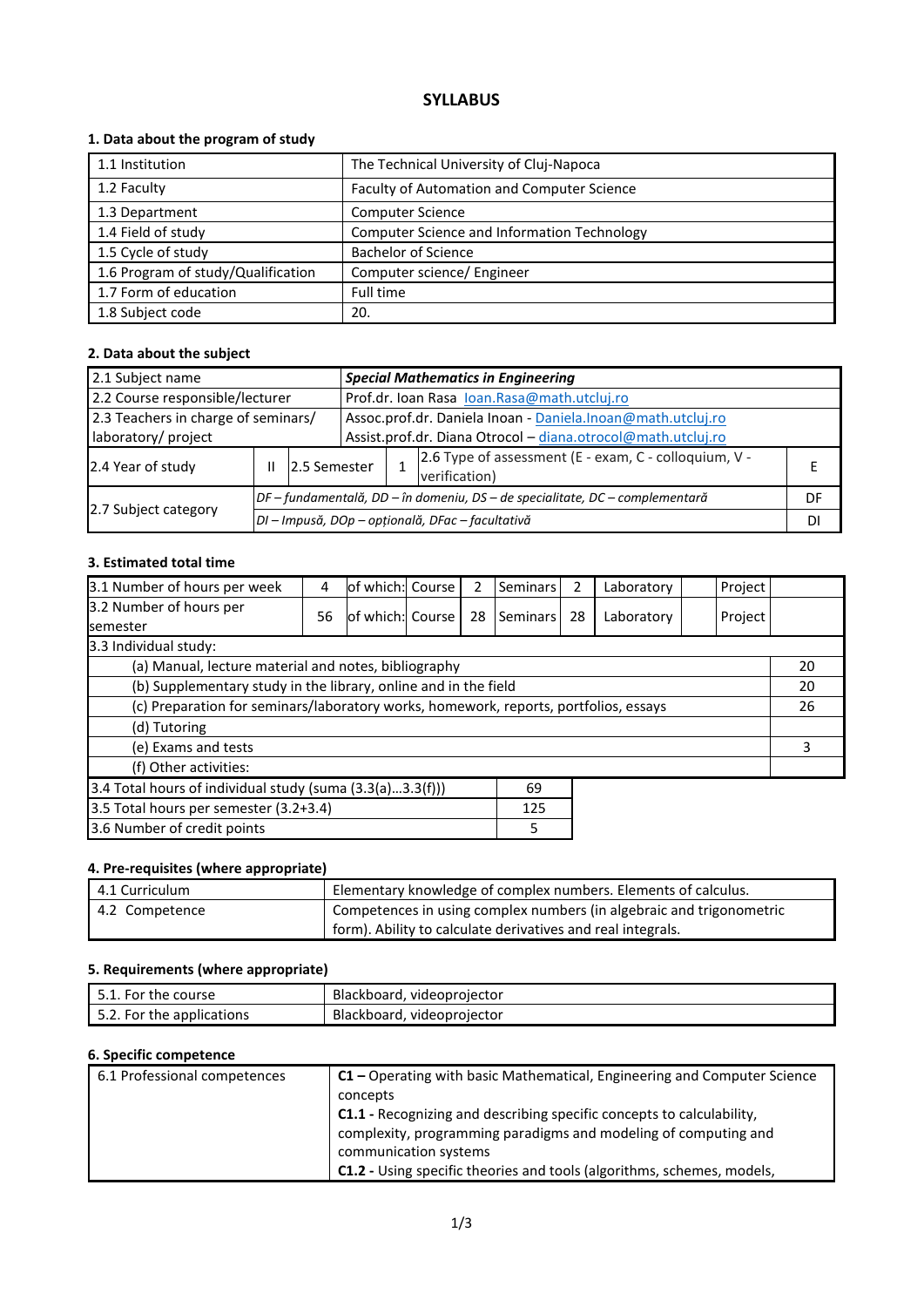|                       | protocols, etc.) for explaining the structure and the functioning of hardware,<br>software and communication systems<br>C1.3 - Building models for various components of computing systems<br>C1.4 - Formal evaluation of the functional and non-functional characteristics<br>of computing systems<br>C1.5 - Providing theoretical background for the characteristics of the<br>designed systems |
|-----------------------|---------------------------------------------------------------------------------------------------------------------------------------------------------------------------------------------------------------------------------------------------------------------------------------------------------------------------------------------------------------------------------------------------|
| 6.2 Cross competences | N/A                                                                                                                                                                                                                                                                                                                                                                                               |

# **7. Discipline objective (as results from the** *key competences gained***)**

| 7.1 General objective   | A presentation of the concepts, notions, methods and fundamental<br>techniques used in complex functions theory and integral transforms theory. |
|-------------------------|-------------------------------------------------------------------------------------------------------------------------------------------------|
| 7.2 Specific objectives | Use of the complex functions theory and integral transforms theory for<br>solving problems in engineering.                                      |

## **8. Contents**

| 8.1 Lectures                                                                                                                                                                                                                                                                                                                                             | Hours               | Teaching methods       | <b>Notes</b> |
|----------------------------------------------------------------------------------------------------------------------------------------------------------------------------------------------------------------------------------------------------------------------------------------------------------------------------------------------------------|---------------------|------------------------|--------------|
| Complex numbers. Operations, topology in C.                                                                                                                                                                                                                                                                                                              | $\overline{2}$      |                        |              |
| Continuity. Monogenic functions. The Cauchy-Riemann<br>conditions. Holomorphic functions.                                                                                                                                                                                                                                                                | 2                   |                        |              |
| The complex integral. Definition. Cauchy's integral theorem.                                                                                                                                                                                                                                                                                             |                     |                        |              |
| Cauchy's integral formula.                                                                                                                                                                                                                                                                                                                               | $\overline{2}$      |                        |              |
| Taylor and Laurent series. Singular points, classification.                                                                                                                                                                                                                                                                                              | $\overline{2}$      | Explanation            |              |
| Residues. The Residue Theorem.                                                                                                                                                                                                                                                                                                                           |                     |                        |              |
| Applications of the Residue Theorem.                                                                                                                                                                                                                                                                                                                     | 2                   | Demonstration          |              |
| Real integrals calculated with complex methods.                                                                                                                                                                                                                                                                                                          | $\overline{2}$      |                        |              |
| The Fourier transform. Definition, properties.                                                                                                                                                                                                                                                                                                           | $\overline{2}$      | Collaboration          |              |
| Applications of the Fourier transform.                                                                                                                                                                                                                                                                                                                   | $\overline{2}$      |                        |              |
| The Laplace transform. Definition and properties.                                                                                                                                                                                                                                                                                                        | $\overline{2}$      | Interactive activities |              |
| The inverse Laplace transform.                                                                                                                                                                                                                                                                                                                           | $\overline{2}$      |                        |              |
| Applications of the Laplace transform.                                                                                                                                                                                                                                                                                                                   | $\overline{2}$      |                        |              |
| The z transform. Applications.                                                                                                                                                                                                                                                                                                                           | $\overline{2}$      |                        |              |
| Difference equations. The z transform applied to solving<br>difference equations.                                                                                                                                                                                                                                                                        | 2                   |                        |              |
|                                                                                                                                                                                                                                                                                                                                                          |                     |                        |              |
| Bibliography                                                                                                                                                                                                                                                                                                                                             |                     |                        |              |
| 1. A.I. Mitrea, Analiza matematica in complex (curs+culegere de probleme), Ed. Mediamira, Cluj-Napoca, 2005.<br>2. A.I. Mitrea, Transformari integrale si discrete (curs + culegere de probleme) Ed. Mediamira, Cluj-Napoca, 2004.<br>3. M.L. Krasnov, A.I. Kiselev, G.I. Makarenko, Functions of a Complex Variable, Operational Calculus and Stability |                     |                        |              |
| Theory, Mir Publishers, Moscow, 1984.<br>8.2 Applications - Seminars/Laboratory/Project                                                                                                                                                                                                                                                                  | <b>Hours</b>        | Teaching methods       | <b>Notes</b> |
|                                                                                                                                                                                                                                                                                                                                                          | 2                   |                        |              |
| Operations in C. Geometric interpretations.                                                                                                                                                                                                                                                                                                              |                     |                        |              |
| The Cauchy-Riemann conditions. Holomorphic functions.                                                                                                                                                                                                                                                                                                    | 2<br>$\overline{2}$ |                        |              |
| Elementary functions, equations in the complex domain.                                                                                                                                                                                                                                                                                                   | $\overline{2}$      |                        |              |
| The complex integral.<br>Series of functions.                                                                                                                                                                                                                                                                                                            | $\overline{2}$      | Explanation            |              |
| Residues. The Residue Theorem.                                                                                                                                                                                                                                                                                                                           | $\overline{2}$      |                        |              |
| Computing real integrals by using the Residue Theorem.                                                                                                                                                                                                                                                                                                   | $\overline{2}$      | Demonstration          |              |
| The Fourier transform.                                                                                                                                                                                                                                                                                                                                   | $\overline{2}$      |                        |              |
| Properties and apploications of the Fourier transform                                                                                                                                                                                                                                                                                                    | $\overline{2}$      | Collaboration          |              |
| The Laplace transform.                                                                                                                                                                                                                                                                                                                                   | $\overline{2}$      |                        |              |
| The inverse Laplace transform.                                                                                                                                                                                                                                                                                                                           | $\overline{2}$      | Interactive activities |              |
| Applications of the Laplace transform.                                                                                                                                                                                                                                                                                                                   | $\overline{2}$      |                        |              |
| The z transform.                                                                                                                                                                                                                                                                                                                                         | $\overline{2}$      |                        |              |
| Difference equations solved with the z transform.                                                                                                                                                                                                                                                                                                        | $\overline{2}$      |                        |              |